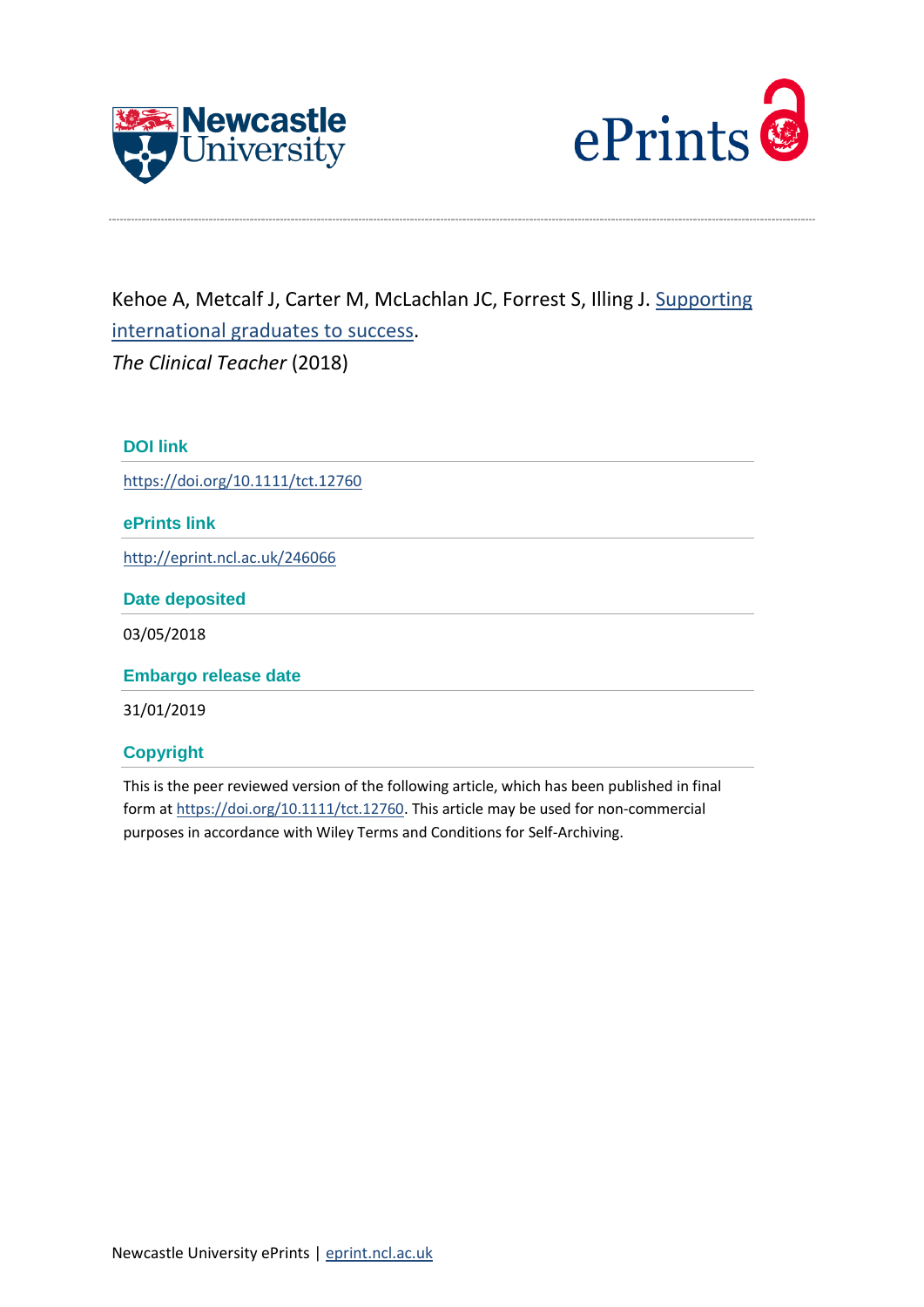## *Supporting international graduates to success*

Since 2012, an NHS led and funded project has involved researchers and clinicians developing and evaluating a programme to support International Medical Graduates (IMGs) - graduates who have obtained their medical degree outside the country where they work. The synthesis of this work is presented here as a toolbox, providing an evidence-guided example of best practice for supporting IMGs.

#### *What is the problem?*

Worldwide, reliance on international medical graduates (IMGs) is high. In the UK more than a third of doctors are IMGs<sup>1</sup>, including those from within Europe (e.g. Spain, Poland, Romania) and also from countries further afield such as India, Pakistan and Egypt. Despite the essential role that they play in the functioning of healthcare organisations, research has found that IMGs are more likely to be censured in relation to fitness to practise and are proportionately more at risk of failing their postgraduate assessments.<sup>2,3</sup> Despite global recognition of the challenges that IMGs may face, the interventions available to support them fail to address their needs and have not been rigorously evaluated.<sup>4</sup> Within the UK, the main source of national support equates to a half-day induction.<sup>4</sup>

#### *Why do interventions fail?*

Short educational interventions delivered at the time of an IMG's arrival at their host organisation are not sufficient. <sup>4</sup> There is an assumption an IMG can slot into a rota gap without recognising that they have been trained in another system. These interventions fail to address the unique experiences and needs of their IMGs, including the numerous barriers they face, for which they require on-going support. IMGs often have different experiences and expectations about hierarchy that may affect their ability to ask for help or raise concerns, yet organisations are not always proactive in offering support systems, particularly those that provide a safe environment in which to ask questions. <sup>4</sup> We have also observed that IMGs often lack personal awareness of their own learning needs<sup>4</sup> and that supervisors and colleagues fail to take responsibility for overseeing IMG development and responding to their needs, often due to insufficient time to fulfil such support roles. <sup>5</sup> When this crucial support is absent, concerns about performance and patient safety are more likely to emerge, with more time being spent on resolving problems than investing in preventative support. IMGs may become further dissatisfied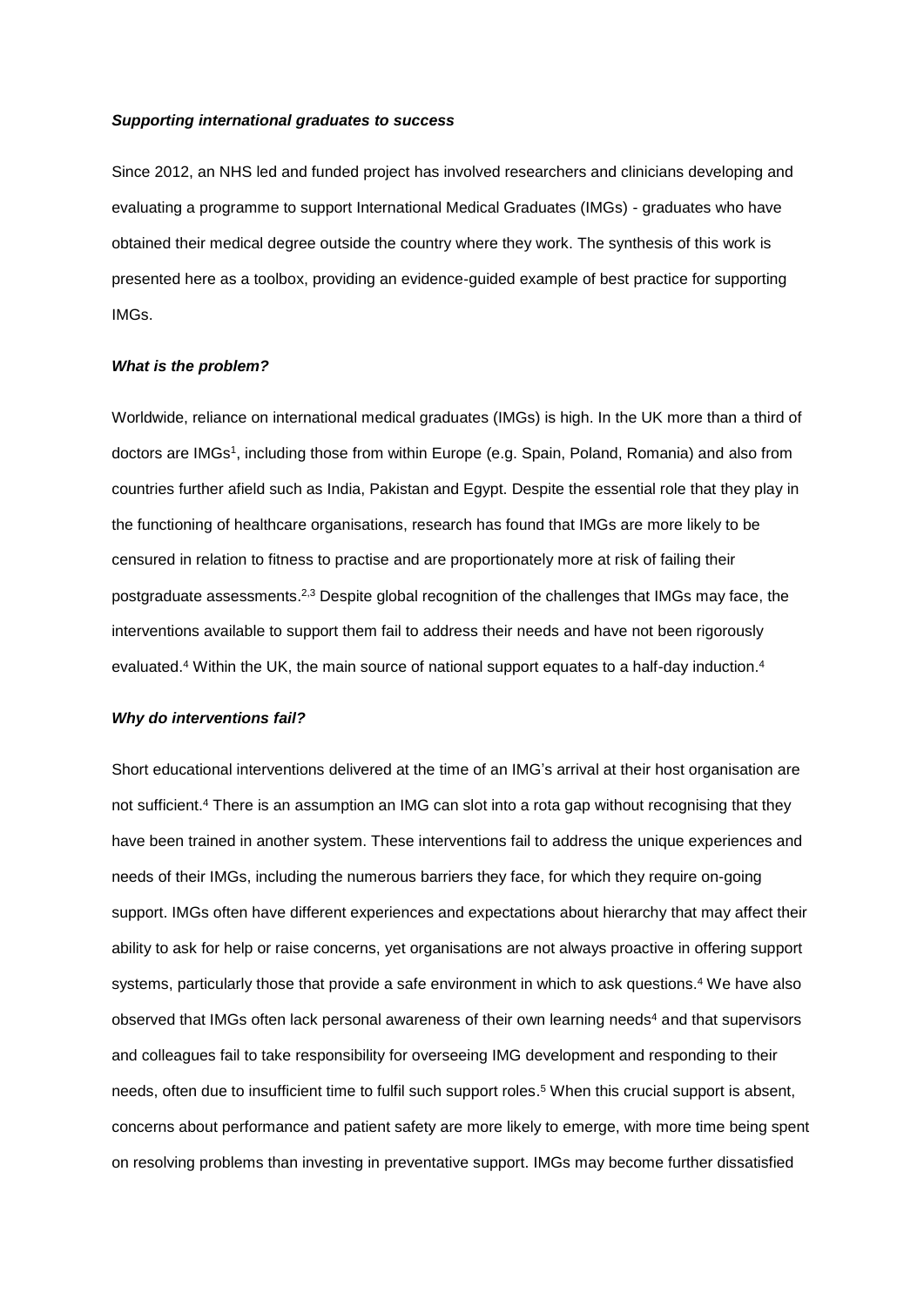with the lack of training or career opportunities offered to them and return home disappointed after expending a great deal of effort and incurring high costs.<sup>4</sup> Other barriers to success include: a lack of resources, poor leadership, the inability to identify or monitor those in non-training posts, and experiences of prejudice and discrimination. 4

#### *What level of support needs to be in place?*

Successful transition into the workplace can be enhanced with the combination of both an initial induction and on-going support (buddying/supervision). <sup>4</sup> An acute care hospital in the North East of England developed the 'Programme for Overseas Doctors' (POD), a new intervention to aid the transition of IMGs. POD is comprised of multiple individualised modules over the course of one year and provides a buddy relationship (see Box 1). Success (including performance and retention) relied on a number of key factors.

#### *A culture of support*

A supportive clinical and organisational culture, evidenced through effective leadership and allocation of resources to support the intervention, is essential.<sup>4,6</sup> In our experience a single induction session is inadequate. Ongoing support for IMGs, from all team members, is regarded as crucial, from the start of the training programme through to integration into the workplace<sup>7</sup> . Regular multidisciplinary project team meetings to review progress and adjust the intervention will facilitate its success and ensure it is embedded in 'business as usual' within the organisation. Sharing of the practices and resources regionally through facilitated faculty development days allows broader dissemination of the intervention and will ensure sustainability. 7

### *Individual needs assessment*

Tailoring the content of POD to both the individual and group is required. A formal individual needs assessment should take place to highlight specific training needs to overcome any cultural barriers that become apparent (see Box 1). Communication training (discussed below) should highlight any communication difficulties (as well as any language issues that may not have been picked up via initial assessments).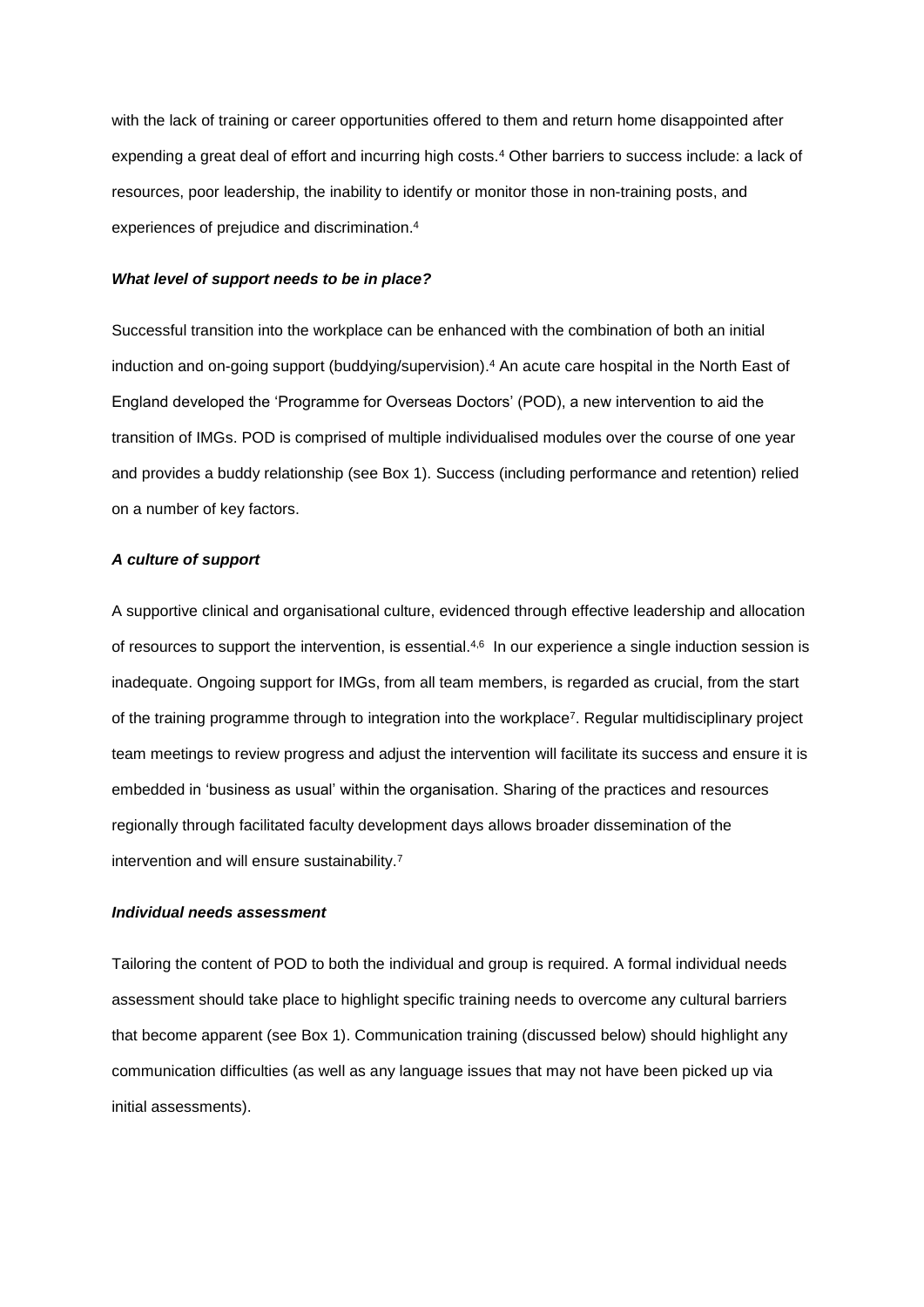*Box 1. Outline of the Programme for Overseas Doctors (POD)*

# **DAY 1 (WEEK 1)**

- Introduction to programme
- Needs assessment questionnaire *(to test knowledge and attitudes)*
- Speed buddying session *(to match with buddies)*
- Objective structured clinical examination (OSCE) with feedback *(e.g. cannulation, blood cultures, handover)*
- General Medical Council *(ethics, policy, GMC guidance, insurance etc.)*

 *Information containing educational resources and e-learning made available*

# **DAY 2 (WEEK 2)**

Communication sessions *(focus on patient centredness and personal insight)*

# **DAY 3 (WEEK 3)**

- Building social support networks: lunch with buddies
- Career progression and progress systems in the host-country
- Conflict resolution with patients and colleagues *(communication and managing difficult situations)*
- Communication role plays *(e.g. confused patient)*

## **DAY 4 (WEEK 4)**

- Communication shared decision making, breaking bad news, cultural diversity, colloquialisms
- Communication workshops:
	- 1) Patient history (shared decision making)
	- 2) Difficult conversations (breaking bad news)
	- 3) Communication protocols and health organisation guidelines
- Evaluation and discussion of possible follow up training
- Team meeting to discuss feedback
- Patient journey simulation *(exploration of serious untoward incidents and educational governance)*
- Professional development plans *(career goals and aims)*

## *Social event*

Objective structured clinical examination (OSCE) stations should be developed specifically for IMGs attending POD (separate to other formal assessments required). Such OSCEs should target the competencies required for their particular post. The OSCEs will enable trainers to identify and address the individual training needs (both competency and communication) of IMGs. Following the OSCE, targeted feedback should be provided to both the IMG and their supervisor. This process willfacilitate monitoring where necessary.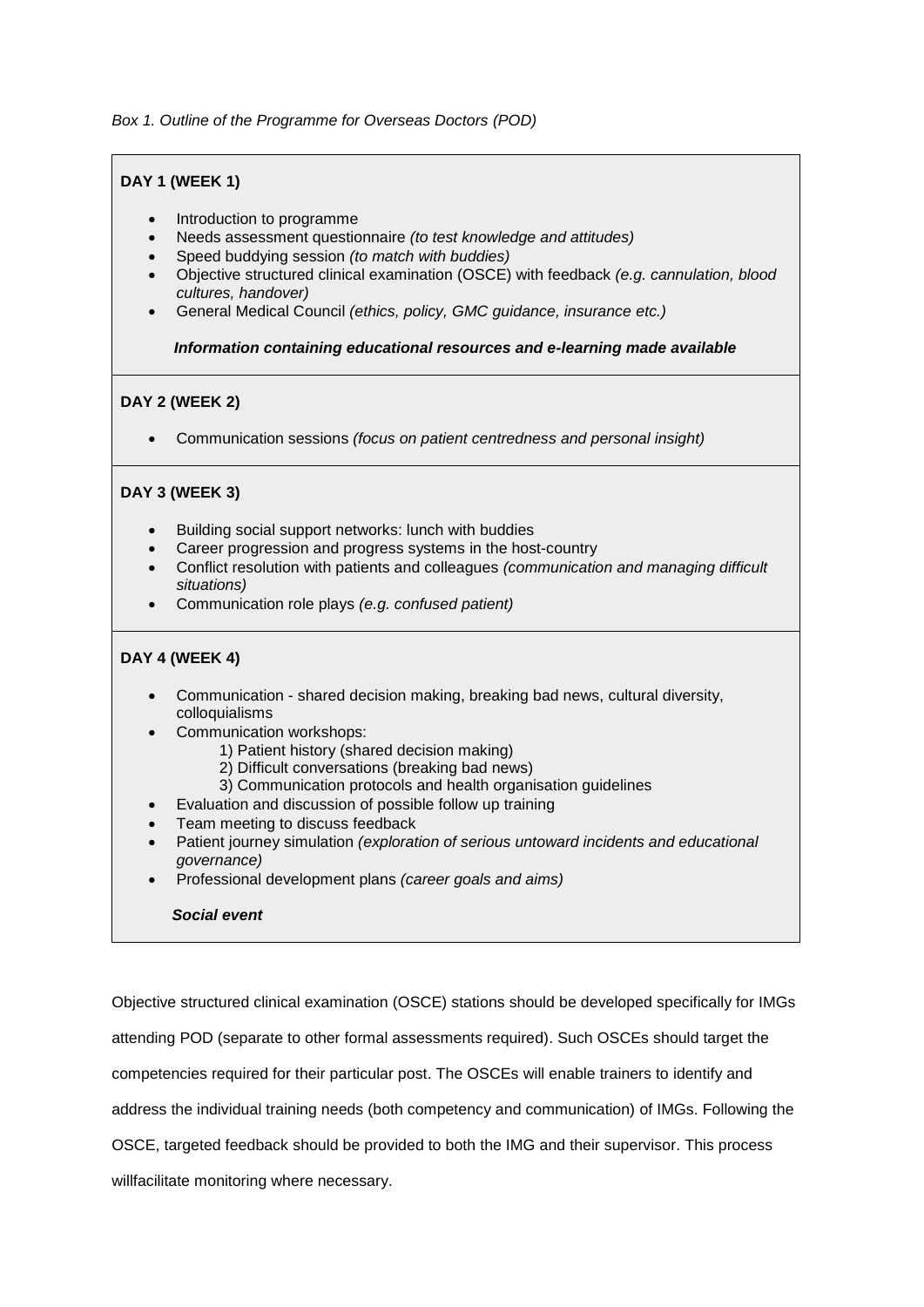There is also a need to recognise the influence of individuals factors, such as identity and confidence, towards the learning of new knowledge, skills, and practices.<sup>8,9</sup> IMGs must be ready and willing to undertake the training. In our experience, needs assessments may not be popular with IMGs initially. However, if they are adequately supported and any gaps in knowledge addressed, any negativity should disperse.

### *Access to an adequate induction programme*

Understanding IMGs prior experiences and training and relating them to new experiences is important to ensure their practice is safe and improves over time.<sup>8,10</sup> Training sessions need to address gaps in knowledge or skills and provide adequate levels of support, but without ignoring their previous learning and identity (e.g. to avoid perceptions of loss of power if previously a consultant). Otherwise, resistance to learning may occur. 4

Training should be delivered over a number of weeks, offering repeated sessions to ensure participation. The sessions should include communication skills (containing role-plays), host-country culture, local culture, health system structure, medical practice guidelines, and ethical issues (see Box 1). Internal educators and external educators from UK regulators should be recruited to support the programme, helping to keep down the financial costs of recruiting external experts/trainers. An induction such as this is advised for all IMGs at the local level. Information containing educational resources and e-learning should also be made available.

Social elements will also help to facilitate the development of social networks. As illustrated during the POD, learning through a social network is important for 'community spirit' (sense of belonging and identity).<sup>11</sup> This may involve discussions, mutual support and information sharing. Local level rather than regional level implementation is especially important for this, ensuring relationships are built and maintained.

## *Access to supervision*

Adequate supervision needs to be in place and ongoing for all IMGs, regardless of their level of experience or post. As with POD, a system of 'enhanced supervision' providing targeted training to support clinical and educational supervisors of IMGs is needed (this was jointly developed through the organisation and regional governing body). An additional tutor should be appointed to oversee and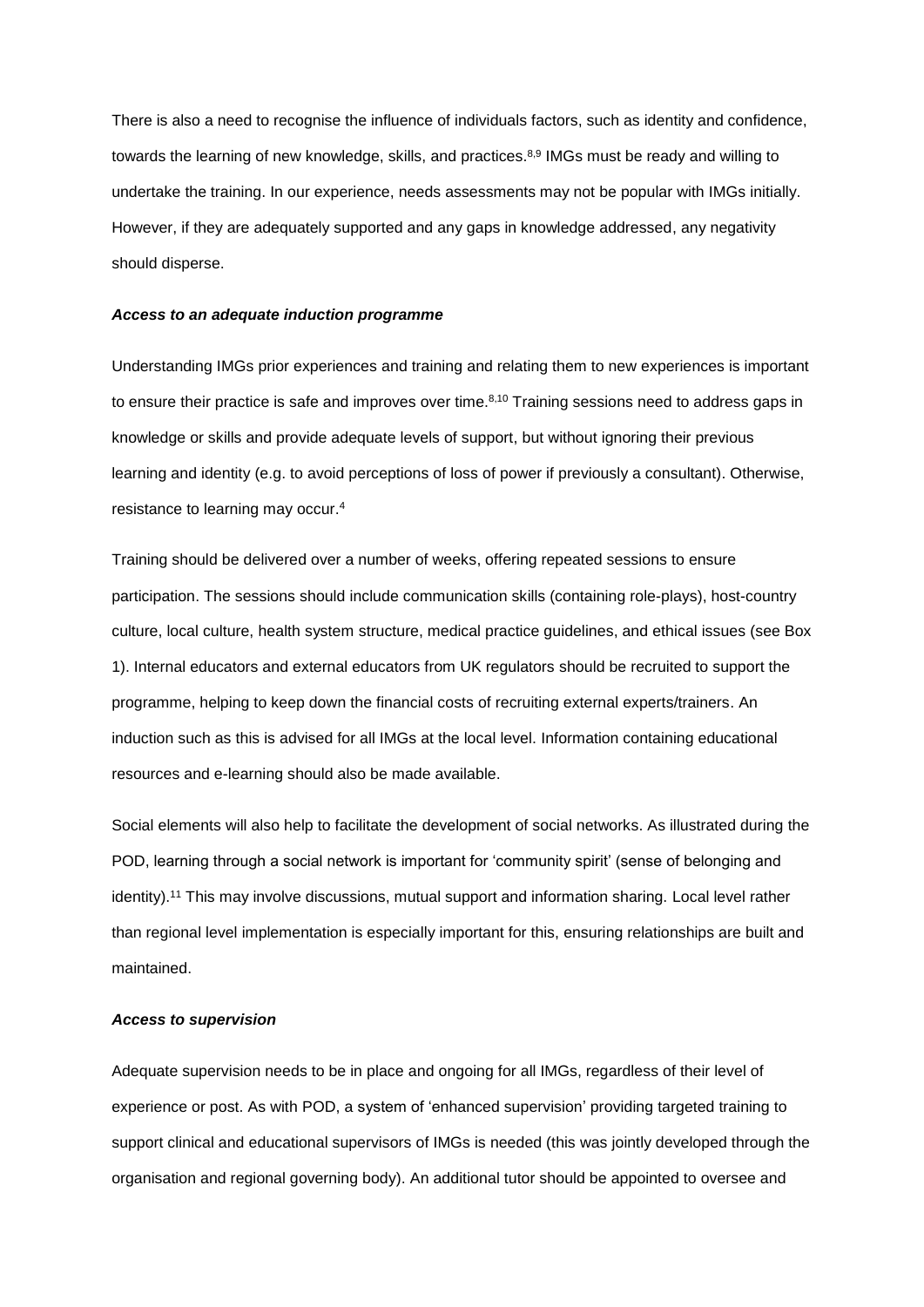support trust doctor IMGs in non-training posts. It will be beneficial if the tutor is an IMG themselves, facilitating their role as a mentor for career progression and cultural adjustment.

Having access to these supportive and empathetic colleagues and role models is essential. The focus of support should not only be on performance,<sup>12</sup> but also wellbeing and job-satisfaction, as IMGs are likely to face additional stress and anxiety.<sup>13</sup> It was evident during POD that some IMGs were recipients of bullying and negative communication, and reported increased emotional distress (including stress and depression), decreased motivation, and a desire to leave medicine. Ensuring supervisors receive training and are able to facilitate peer relationships is crucial for overcoming such issues. Supervisor support is likely to ensure cultural acceptance of the intervention, enable IMGs to access necessary training sessions, and facilitate overall sustainability of the intervention. This acceptance and increased understanding should lead IMGs to be more satisfied, better adjusted to life in general, and more committed to the employing organisation.<sup>4</sup>

### *Access to a buddy*

The development of organic relationships within the workplace is crucial, but not always possible. <sup>4</sup> We feel that all IMGs should therefore be offered a buddy to provide one to one support, both within and outside of the workplace. This will ensure a safety net is in place and enable IMGs to ask questions without the risk of feeling inadequate or inferior<sup>4</sup>. In addition a session at which buddies and IMGs are brought together should take place within the first week of the induction to facilitate matching of pairs. We suggest that recruitment of buddies should include both those who have trained in the hostcountry and those who have trained in a different culture, each bringing their own advantages. Buddies who are IMGs themselves will have insider knowledge about the challenges that lay ahead and could empathise with IMG experiences. However UK graduates will likely have greater cultural knowledge and will be able to provide access to other resources. This matching will depend on the individual IMG and their needs.

#### *Benefits of the Programme for Overseas Doctors*

Following the implementation of an intervention like POD, evidence indicates that the performance of IMGs will likely improve<sup>14</sup>. This includes career progression, fewer complaints, and a decrease in reported errors. <sup>4</sup> Retention will also likely increase (including for those in non-training posts). IMGs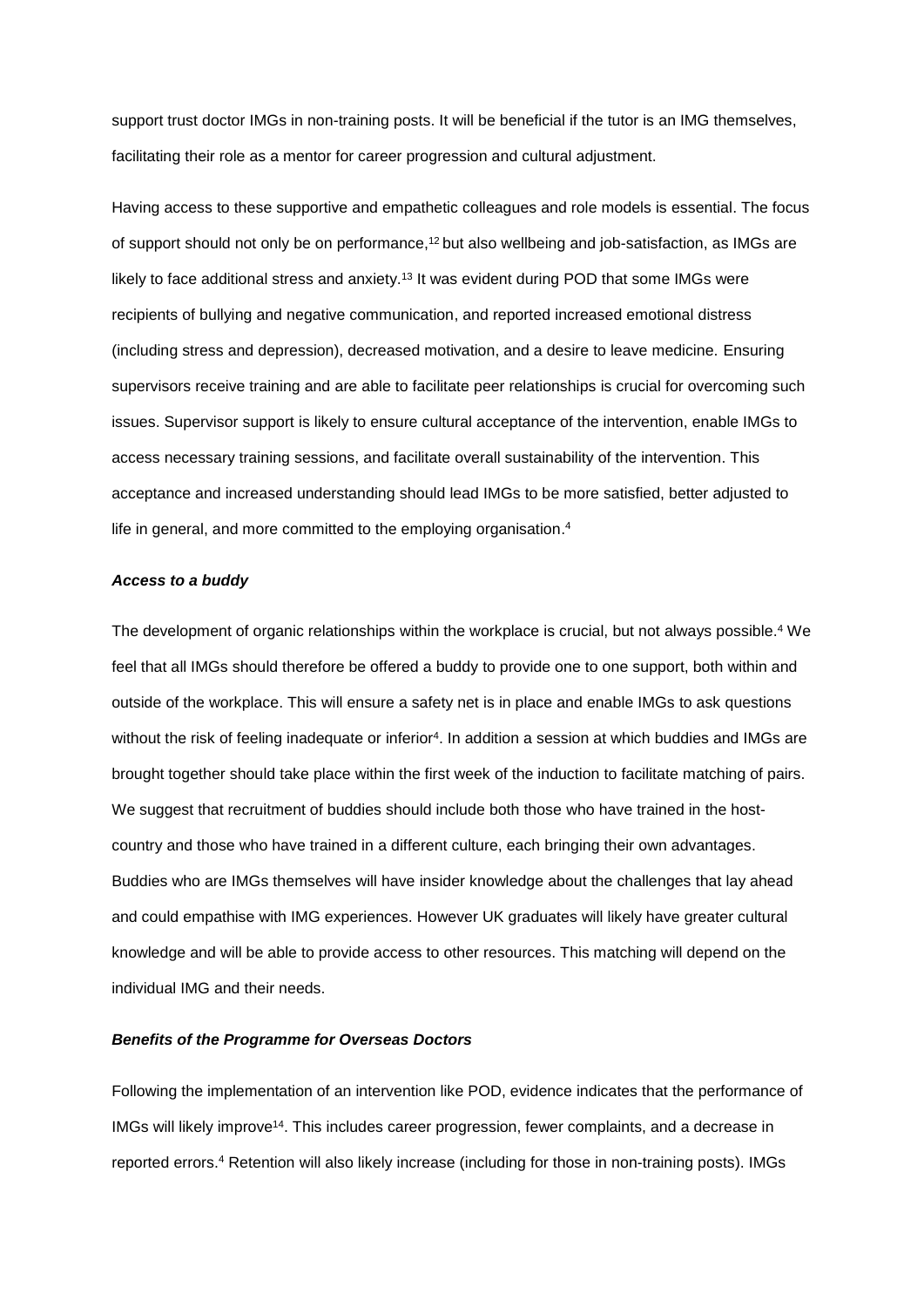who do not have access to such an intervention may struggle. Following such an intervention, doctors are likely to be motivated and confident in their practise within the host-country. <sup>14</sup> It is essential they feel happy, valued and generally 'welcomed'. Current educational interventions for IMGs are unlikely to focus on such feelings. Instead, the focus is on competence. We suggest this sense of feeling welcomed and the building of relationships is instrumental in high retention rates.<sup>14</sup>

Limited resources and time will likely affect intervention success. However, the positive outcomes highlighted above should be a key driver for organisations and regulators to ensure implementation. Without such interventions, employers are unlikely to benefit maximally from hosting IMGs.

## *Summary of recommendations*

Overall recommendations for successful interventions are presented in Box 2, summarising the many factors that organisations must consider, and address, when developing interventions for IMGs (organisational, training and individual levels).

Although POD was developed to address the specific needs of IMGs, the recommendations could apply to supporting other international healthcare professionals, including nurses, who face similar challenges when transitioning to a new country.4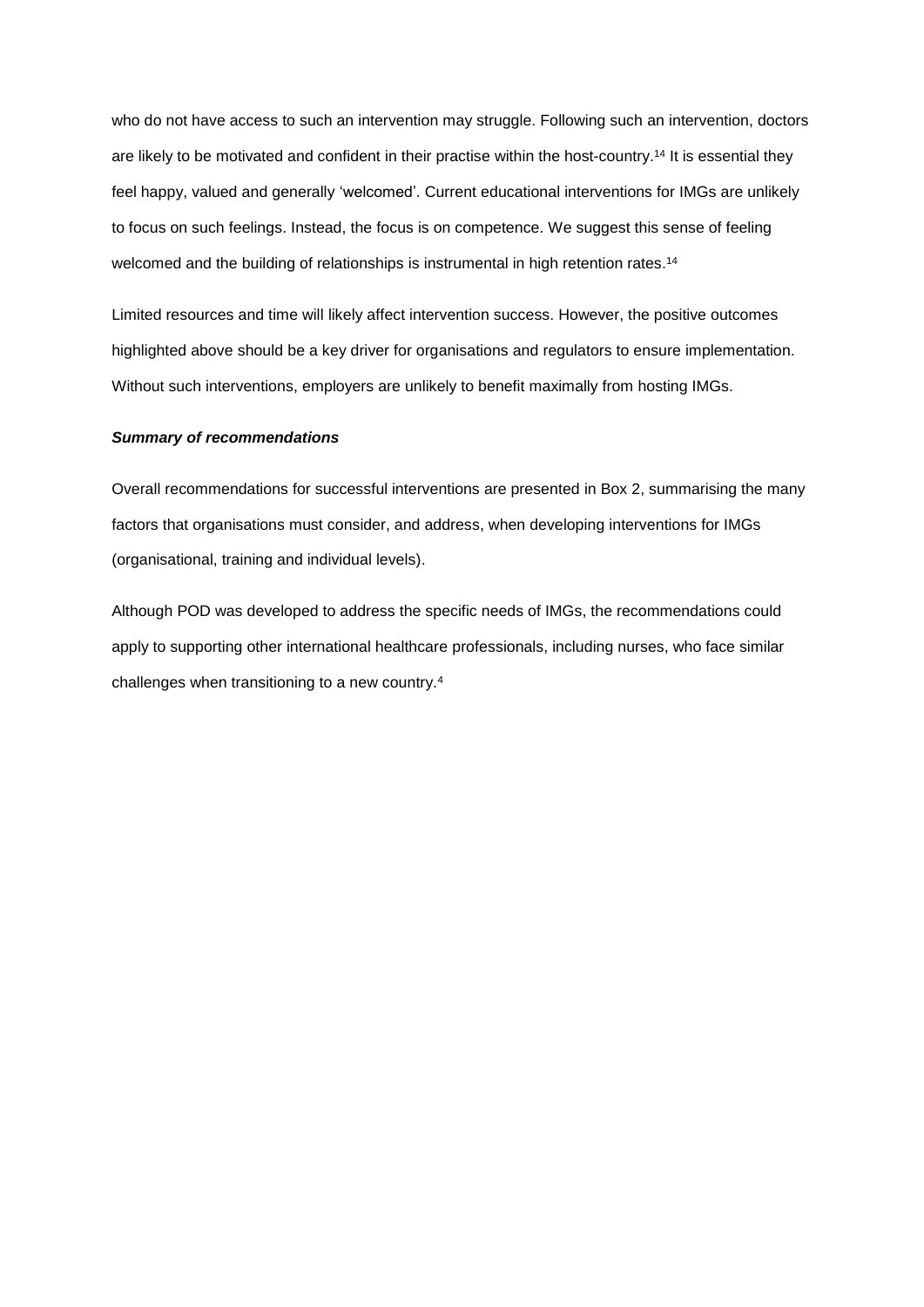### *Box 2. Recommendations for successful interventions to support IMGs*

*Local level implementation of a Programme for Overseas Doctors:* 

## *Address organisational needs:*

- Increase staff cultural awareness and facilitate development of supportive culture.
- Identify key figure to champion and monitor interventions.
- Develop project management team.
- Establish links with Human Resources to identify ALL incoming IMGs (particularly non-training posts).
- Make links with regional bodies to ensure shared responsibility in facilitating the transition of IMGs.

## *Address training needs:*

- Implement a programme for IMGs (See Box 1). Develop an *on-going support system* when back in practice, both formally and informally e.g. *buddying system (provide training for buddies), supervision (provide training for supervisors).*
- Appoint a tutor to support those in non-training posts with training and careers (and provide e-portfolio).

## *Address individual needs:*

- Conduct individual needs assessment and set job expectations (competencies, personal development plan, and work-based assessments).
- Provide detailed feedback (increase confidence and self-awareness).
- Information containing educational resources and e-learning must be available.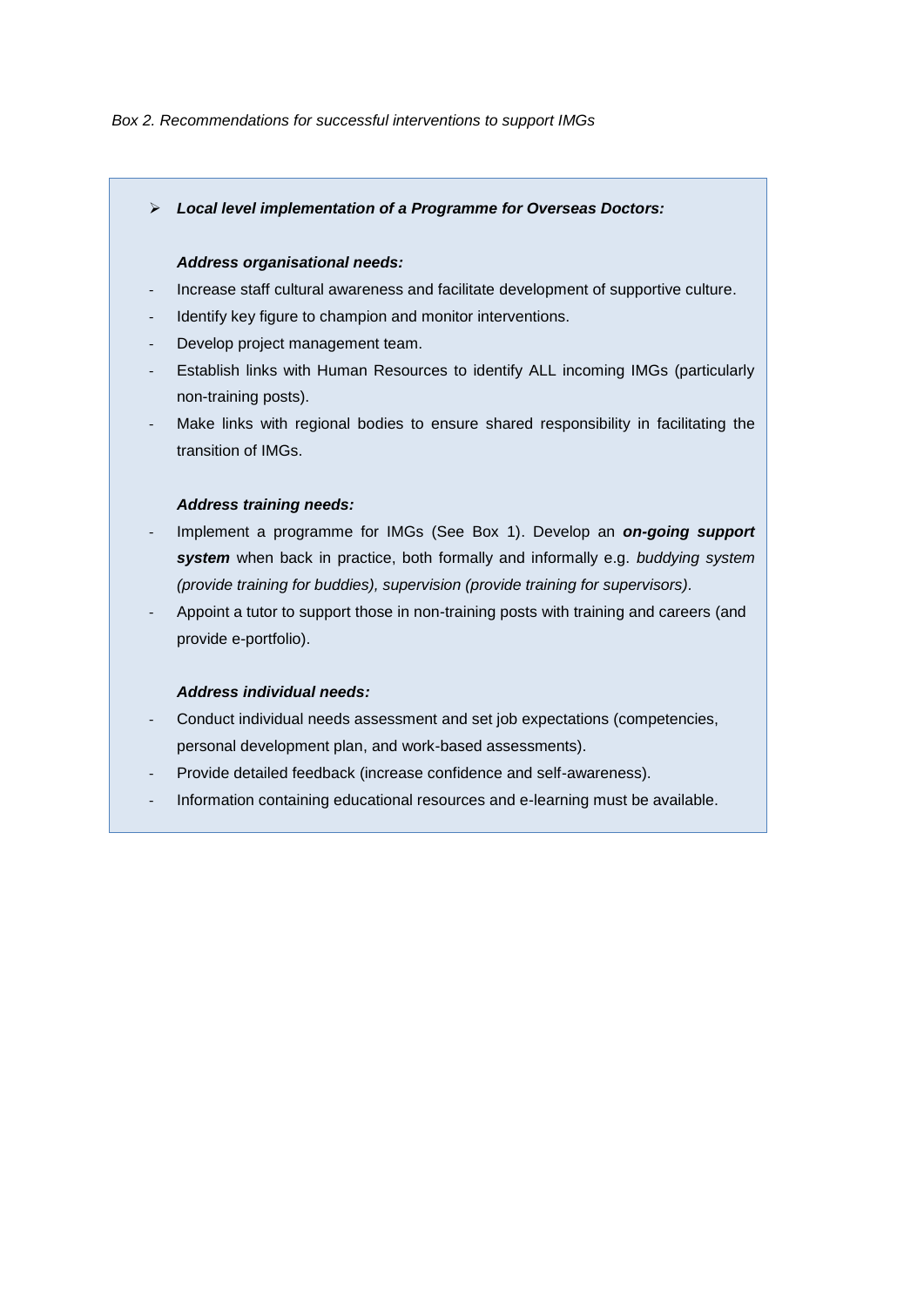### *References*

- 1. General Medical Council. *List of Registered Medical Practitioners - statistics. 2016*. Available from: http://www.gmc-uk.org/doctors/register/search\_stats.asp [Accessed on 5 October 2017].
- 2. Tiffin PA, Illing J, Kasim AS, McLachlan JC. Annual Review of Competence Progression (ARCP) performance of doctors who passed Professional and Linguistic Assessments Board (PLAB) tests compared with UK medical graduates: national data linkage study. *British Medical Journal* 2014;**17**(348):2622.
- 3. Tiffin PA, Paton LW, Mwandigha LM, McLachlan JC, Illing J. Predicting fitness to practise events in international medical graduates who registered as UK doctors via the Professional and Linguistic Assessments Board (PLAB) system: a national cohort study. *BMC Medicine* 2017;**15**(1):66.
- 4. Kehoe A, McLachlan J, Metcalf J, Forrest S, Carter M, Illing J. Supporting international medical graduates' transition to their host‐country: realist synthesis. *Medical Education* 2016;**50**(10):1015-32.
- 5. General Medical Council. *National Training Survey.* 2016. Available from: http://www.gmcuk.org/education/surveys.asp [Accessed on 01 October 2017].
- 6. Harris A, Delany C. International medical graduates in transition. *The Clinical Teacher* 2013;**10**(5):328-32.
- 7. Kirwan C, Birchall D. Transfer of learning from management development programmes: testing the Holton model. *International Journal of Training Development* 2006;**10**(4):252–68.
- 8. Korte RF. A review of social identity theory with implications for training and development. *Journal of European Industrial Training* 2007;**31**(3):166-80.
- 9. Jayaweera H, McCarthy H. *Workplace Integration of Migrant Health Workers in the UK*. *WORK→ INT National Research Report*. Turin: FIERI; 2015.
- 10. Conger JA, Kanungo RN. The empowerment process: Integrating theory and practice. *Academy of Management Review* 1988;**13**(3):471-82.
- 11. Lave J, Wenger E. *Situated learning: Legitimate peripheral participation*. Cambridge: university press; 1991.